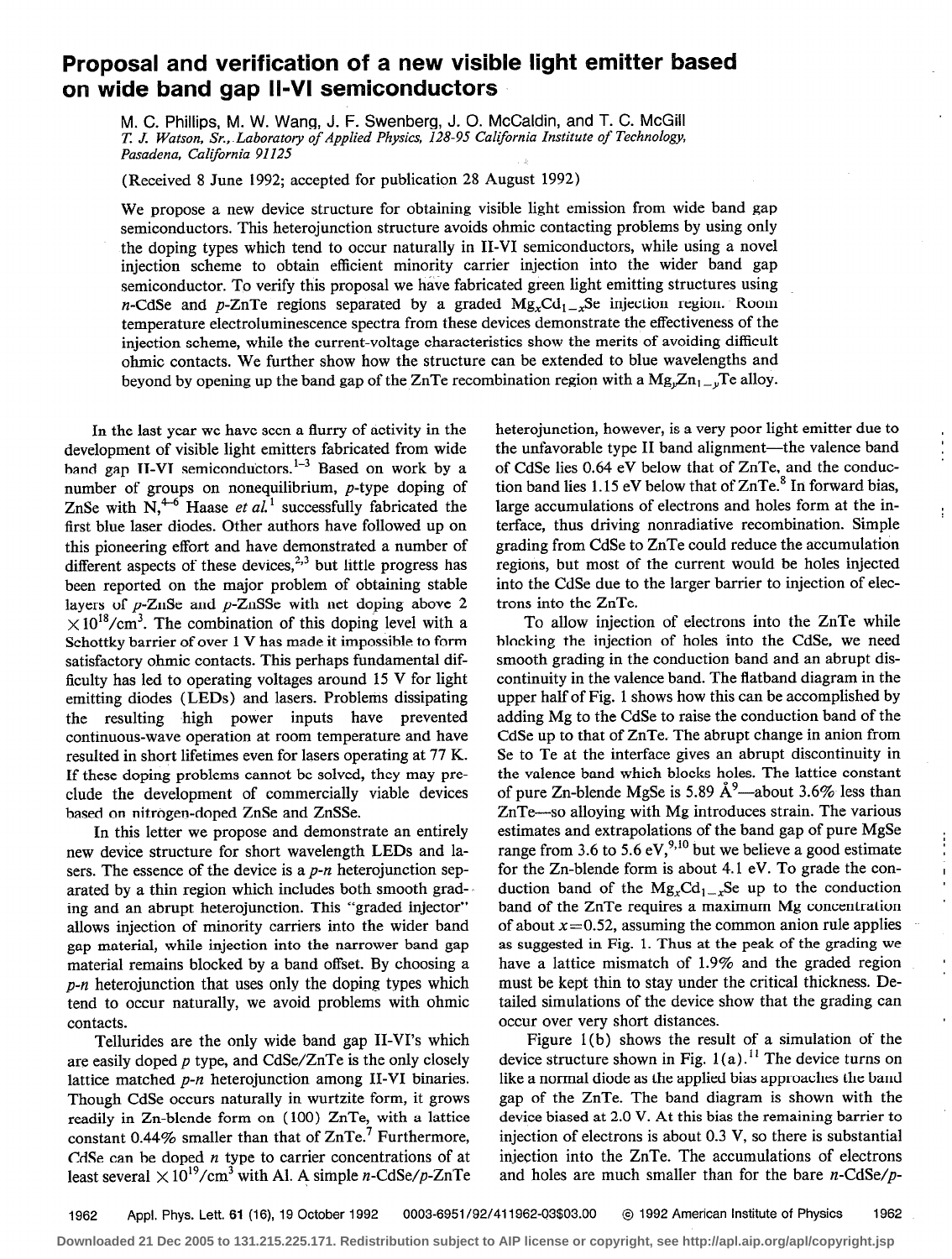

FIG. 1. (a) Flatband diagram of a simple graded injection device. (b) Calculated band diagram for same device biased at 2.0 V.

ZnTe heterojunction, and the accumulations are spatially separated by approximately the width of the grading, thus inhibiting nonradiative recombination.

To demonstrate this graded injector, we grew the green LED structure shown in Fig. 1 (a) using procedures similar to those we have reported elsewhere for growing  $n-$ CdSe/p-ZnTe heterojunctions by molecular beam epitaxy  $(MBE)$ .<sup>12</sup> For the grading we added an effusion cell loaded with elemental Mg. We calibrated the peak concentration of the Mg by x-ray. photoemission spectroscopy on bulk layers of  $Mg_xCd_{1-x}Se$  and checked the accuracy of these measurements with electron microprobe analysis. Since there are some uncertainties in the dependence of the band gap of the  $Mg_xCd_{1-x}Se$  on x, and since extending the grading slightly too high is not a problem, we aimed for a maximum Mg concentration of  $x=0.6$ . This overshoot is also more than enough to allow for the decrease in the band gap of the  $Mg_{x}Cd_{1-x}Se$  alloy due to strain. To obtain the grading we simply shut off the power to the Mg effusion cell when the Mg, Cd, and Se shutters opened. We had previously measured the decrease in the Mg flux after shutting off the power to the cell using an ion tube flux monitor and a residual gas analyzer. We then adjusted the CdSe growth rate so that the grading would occur over 200-300 A. Device simulations show that the exact shape of the grading is not important. In situ reflection high energy electron diffraction showed no evidence of a change from Zn-blende structure during the growth of the  $Mg_xCd_{1-x}Se$ or CdSe. Further structural characterization is in progress.

Figure 2 shows a comparison of the room temperature electrical characteristics of our graded- $Mg_xCd_{1-x}Se$  device with the ZnSe:N blue-green laser of Haase et  $al<sup>1</sup>$  and the ZnSe:N LED with an inverted structure reported by Jeon et  $al^{13}$  At less than 10 V, the current densities in the graded device are hundreds of  $A/cm<sup>2</sup>$ . This data was taken at room temperature without pulsing and without special heat sinking. While these current-voltage characteristics compare quite favorably with the ZnSe:N devices, the op-



FIG. 2. Room temperature electrical characteristics of the graded- $Mg<sub>x</sub>Cd<sub>1</sub>$ , Se device described in Fig. 1 compared to ZnSe:N laser diode (pulsed) (Ref. 1) and a ZnSe:N LED (Ref. 13).  $Mg_xCd_{1-x}Se$  device is a mesa 110  $\mu$ m in diameter.

erating voltage is still much higher than predicted by our simulations. This is due to several shortcomings of this primitive stage of our device. Oriented, single crystal ZnTe substrates are not yet a standard commercial item, and the best substrates we have obtained have poor structural quality and a resistivity of about 2  $\Omega$  cm. This produces the large series resistance evident in Fig. 2. Second, this device was grown without an effective p-type dopant for ZnTe, so we had to rely on the  $p$  typeness of the substrate and grow only a thin buffer layer. The slower-than-expected turn-on of our device is probably due to charging of traps in the undoped buffer and possibly also in the  $Mg_xCd_{1-x}Se$ , which we have still not adequately characterized. In spite of the low carrier concentration of the ZnTe substrate (about  $3 \times 10^{16}$ /cm<sup>3</sup>), satisfactory ohmic contacts can be made by flash-evaporating  $Sb<sub>2</sub>Te<sub>3</sub>$ , sometimes followed by an anneal at 230 "C. It seems likely that this produces high doping in a very thin layer at the contacting surface.

The electroluminescence spectrum in Fig. 3 shows that we are obtaining electron injection into the ZnTe. The large peak is band-edge emission from ZnTe. Since this device has such a thin buffer layer, most of the recombination takes place in the substrate, which is of poor structural quality and contains an isoelectronic oxygen recombination center. The weaker signal in the red is from this recombination center in the substrate. There is never any luminescence from the CdSe, indicating that the graded injector is blocking holes as desired.

By extending the grading to higher Mg concentrations, electrons can be injected into an alloy with a band gap larger than that of ZnTe. Figure 4 shows how this could be done by expanding the band gap of the ZnTe recombination region by alloying with Mg.  $Mg_{\nu}Zn_{1-\nu}Te$  alloys have been studied more extensively than  $Mg<sub>x</sub>Cd<sub>1-x</sub>Se$  alloys, and the band gap of pure MgTe is about 3.47 eV.<sup>14</sup> Thus the band gaps of  $Mg_xCd_{1-x}Se$  and  $Mg_yZn_{1-y}Te$  reach easily to the violet; the limit of the wavelengths possible will be determined by how much lattice mismatch can be tol-

**Downloaded 21 Dec 2005 to 131.215.225.171. Redistribution subject to AIP license or copyright, see http://apl.aip.org/apl/copyright.jsp**